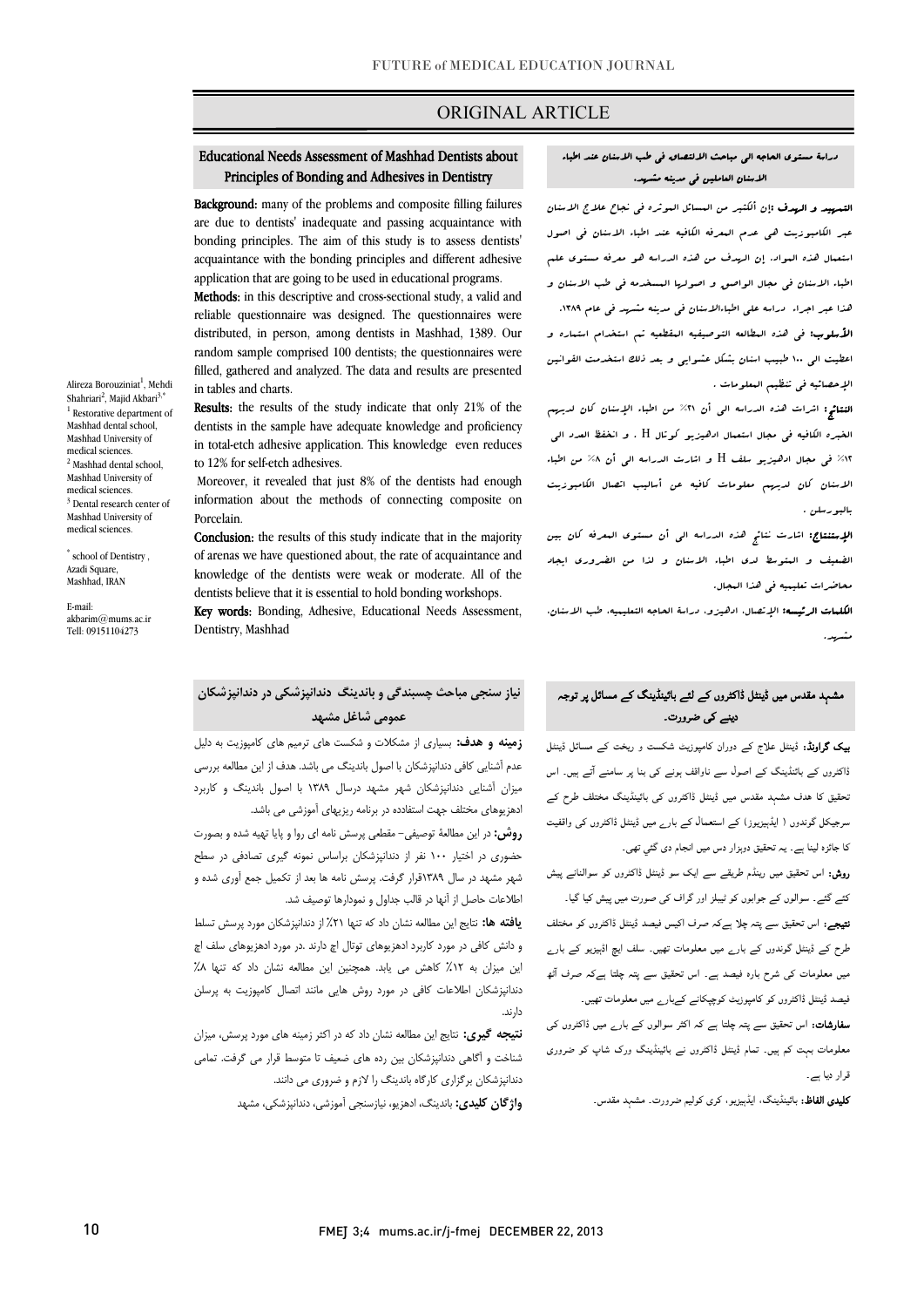#### **INTRODUCTION**

Programming to upgrade the healthiness through upgrading the dentists' abilities requires continuous training and educational programs after dentists' graduation. These trainings should be according to the dentists' needs and professional occupation.

Since a great deal of time and money should be spent on training and education, the vocational training should be provided after needs assessment, also it should offer the best solution for the attendees' problems. These trainings could enhance dentists' abilities. The studies indicate that after a ninety-minute lecture for a group of dentists the bond firmness of sample teeth have been improved up to 15% to 150%.

Conducting the educational needs assessment is the first step in programming; actually it is the preliminary and contributing factor to provide the practical and influential training. Carrying out needs assessment helps us to determine the urgent needs which are the basis for setting the objectives and organizing the major resources (human, finances, materials).

It has been indicated that the educational programs provided after graduation are successful and motivating only if they cover the real needs of the attendees.

There are various different reasons to acquire vocational trainings. The educations should be according to the rapid development of technology and science. In dentistry, tooth restoration is an important and general activity. There are different methods of repairing the teeth, one of the newest methods is bonding and adhesive, nowadays using toothcolored bonding material is very common and popular.

Different generations of adhesive systems (first to seventh generations) have left dentists bewildered due to various kinds of resin cements, cases of prescriptions and different applications of the material. The rapid extension and development of information and technology in this field has brought some problems for the graduated dentists in administrating the best dental treatment. In fact, one of the major reasons of treatment failure is the lack of knowledge about bonding materials and their applications. The study shows that identifying the new generations of composites (tooth colored restorative materials) and adhesive materials are the major priorities of dentistry education requirements. One of the other reasons for establishing the educational needs of dentists is that the expertise acquired during education is not applied practically. Moshref et al indicated that in the field of Prosthodontics, dentists' awareness level decrease as the number of years after their graduation increase.

The goal of this research is to conduct needs assessment and quantify the knowledge level of dentists of Mashhad in 2010 (1389). Principles of bonding, different generations of composites, and the rate of use of composite for tooth restoration are the main criteria for planning an influential educational program for health.

**METHODS**

In this descriptive and cross-sectional study a list

 comprising all the dentists working in Mashhad was compiled by Medical Council. There were 420 people in the list who worked in 6 regions of the municipality of Mashhad. A representative sample of 100 dentists was the numbers of dentists in each region. taken. The samples were selected randomly according to

 A questionnnaire was provided according to the effective guidelines for developing the bonding. The form included 17 questions. 7 questions were about the application and conditions for bonding firmness; the dentists were supposed to check 1 to 10 according to their level of acquaintance with each issue (1 shows the least familiarity and 10 shows the most). It was explained for them that 1 and 8-10 shows good knowledge. There were 9 multiple- choice questions (with four to five options) and one question was about the need for holding bonding workshop. The validity of the questionnaire was determined by test-retest method, 10 dentists took the test for the second time after two weeks, and the reliability of multiple-choice questions was confirmed. (All of the questions) different bonding principles, adhesion, and the essential 3 is representative of weak knowledge, 4-7 of mediocre determined by 3 experts in restoration. The reliability was

 dentist in person by a senior dental student; and sufficient explanations were provided for the dentists about the research, its advantages and necessities. To ensure confidentiality, the data were collected by courier. The statistics. Questionnaires were taken to the office or clinic of each results and data were analyzed by tables and descriptive

# **RESULTS**

 $\overline{a}$ 

All the questionnaires were gathered (100).

acquaintance with topics related to bonding, the scores indicated that their acquaintance was not good; the dentists have assessed their knowledge weak in some cases such as metal connection and guide to the interpretation of the In the first part including dentists' assessment of producers. (Table 1)

The results show that silver or gold restorative materials are used more often than tooth-colored one in dental restorations, about 10 to 20 restoration of each material are used during a week. (Table 2)

 fillings, however the rate of breakings were a few. (Table 3) Most frequent cause of treatment failure in composite is decay (75%), the other reasons include marginal The tooth-colored restoration broke more easily than metal

 discoloration (16%), the quantity of bonding (5%), and composite fracture. allergic reaction (4%); there is no report about the pile of

 In amalgam restoration case the breakage is about (59%), amalgam fracture (21%), decay (19%), and allergy after treatment (1%), respectively.

 "rarely" place posterior composite restorations. Many of them "sometimes" (40%) use posterior composite restorations, a few of the dentists "often" (5%) or "never" (4%). According to the results, most of the dentists (51%)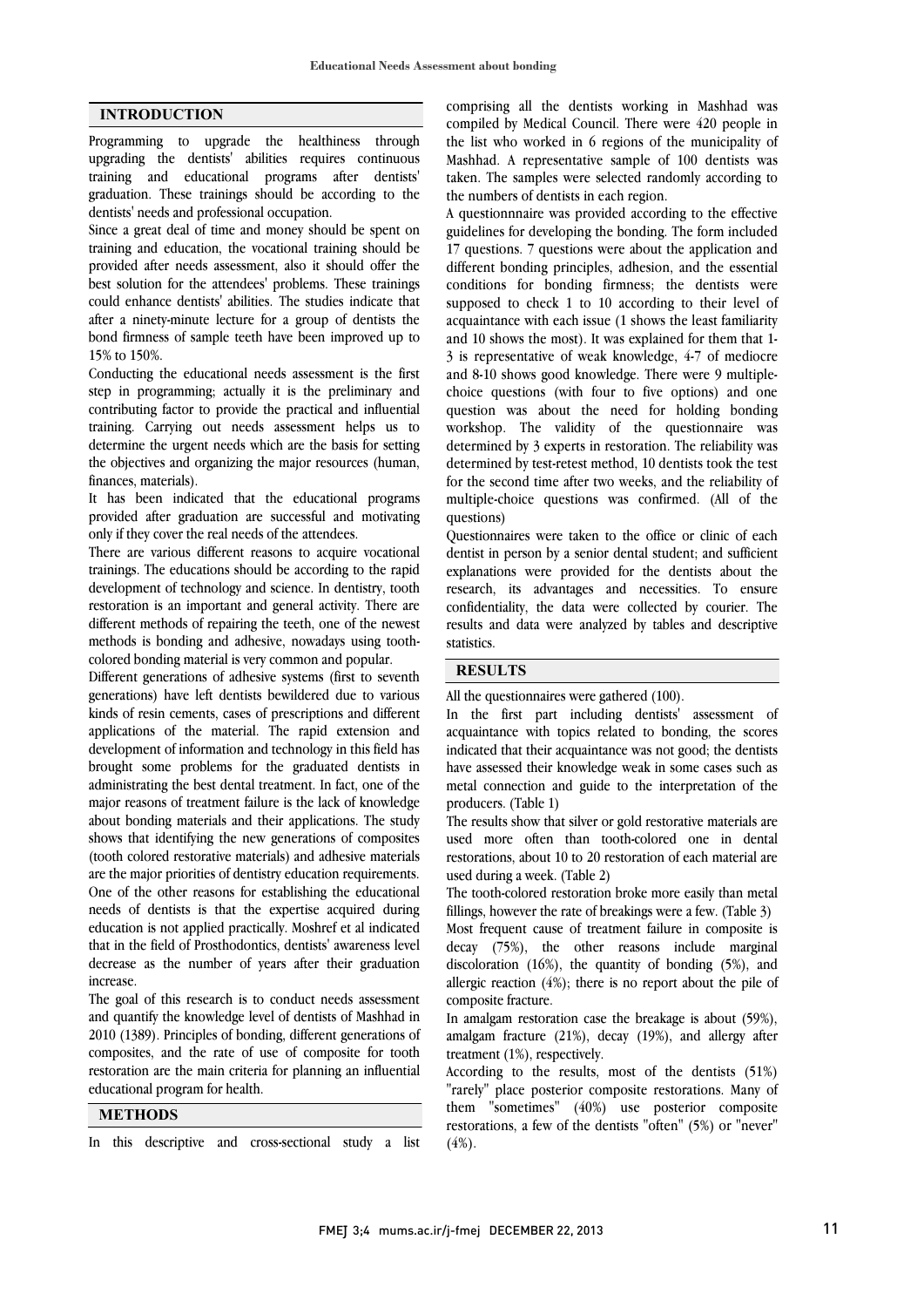| Table 1. the frequency of dentists' replies to their acquaintance with the topics related to bonding and<br>adhesion |      |          |      |           |  |  |  |  |
|----------------------------------------------------------------------------------------------------------------------|------|----------|------|-----------|--|--|--|--|
| <b>Frequency of the replies</b>                                                                                      | Weak | Mediocre | Good | No answer |  |  |  |  |
| Bonding application of total-etch                                                                                    | 12   | 67       | 21   |           |  |  |  |  |
| Bonding application of self-etch                                                                                     | 11   | 77       | 12   |           |  |  |  |  |
| Bonding and adhesive principals                                                                                      |      | 69       | 24   |           |  |  |  |  |
| Conditions of bonding increase                                                                                       | 4    | 60       | 36   |           |  |  |  |  |
| Conditions of ceramic bonding increase                                                                               | 15   | 77       | 8    |           |  |  |  |  |
| Conditions of metal bonding increase                                                                                 | 35   | 63       |      |           |  |  |  |  |
| Guide to the producer's interpretation                                                                               | 45   | 51       |      | 3         |  |  |  |  |

| Table 2, the frequency of dentists' replies to the rate of restorations during a weak based on the materials |             |         |            |              |       |  |  |
|--------------------------------------------------------------------------------------------------------------|-------------|---------|------------|--------------|-------|--|--|
| <b>Frequency of the replies</b>                                                                              | Less than 5 | 5 to 10 | 10 to $20$ | More than 20 | total |  |  |
| Number of composite restoration during a week                                                                | $\sim$      |         | 63         |              | 100   |  |  |
| Number of amalgam restoration during a week                                                                  |             |         | h.         |              | 100   |  |  |

l

I

ֺׅׅ֞֝֬֝֬֝

| Table 3. the rate of restoration break according to the materials |              |        |                  |       |       |  |  |  |
|-------------------------------------------------------------------|--------------|--------|------------------|-------|-------|--|--|--|
| <b>Frequency of the replies</b>                                   | <b>Never</b> | Rarely | <b>Sometimes</b> | Often | Total |  |  |  |
| Composite restoration break                                       | 4            | 90     |                  |       | 100   |  |  |  |
| Amalgam restoration break                                         |              | 76     |                  |       | 100   |  |  |  |

 Most of the dentists used the fifth generation of bonding (79%); some of them use the seventh generation of bonding (12%), the sixth generation (6%) and the fourth (3%) are used less.

 About (44%) of the dentists purchase bonding based on the knowledge and materials acquired during seminars and congresses. Advisory and consultation with colleagues plays a crucial role in such decisions (39%). About 10% of them read the magazines and 7% studied the reference books.

As the dentists were asked about the necessity to hold bonding training workshops, 80 percent of them checked numbers 8,9,10 and 20% said 5, 6, and 7.

### **DISCUSSION**

 The first step to devise continuous education, for improving health, is conducting needs assessment. Continuous education has to be motivating; and a method to increase motivation is cooperation, we should look for the attendees' real needs.

 The poll confirmed that the major reason for attendees' dissatisfaction about training workshops was failure to comply with the profession of the attendees. The problem is that the contents of educational programs are devised only by the experts of the major and the participants' needs are not considered.

 There are various different methods to conduct needs assessment, each of these methods have their own special objectives, applications and conditions. Some of the famous methods of needs assessment are mentioned below:

֦

I

 Job analysis, task analysis, devising a qualified employee sample, performance appraisal, samples of work, group discussion, self-assessment, and using data-gathering tools such as questionnaire or interview.

time and money; moreover, we can generate extensive data from different people. The other benefit is that the data The major advantage of questionnaire is that we can save could be analyzed easier than other methods.

 Many and various researches have distributed questionnaires in order to conduct needs assessment.

 On the condition that the participants could be assured of remaining respectively anonymous, they answer the questions more carefully (6). Therefore, the questionnaires were distributed in person by a student who explained the objectives and advantages of the study for the dentists. The questionnaires were collected by courier.

 The studies have showed that as the years of graduation increases, the knowledge decreases and the average of the scores worsens (15, 16). Owning to this reason, participating in continuous education is obligatory in most of the European countries.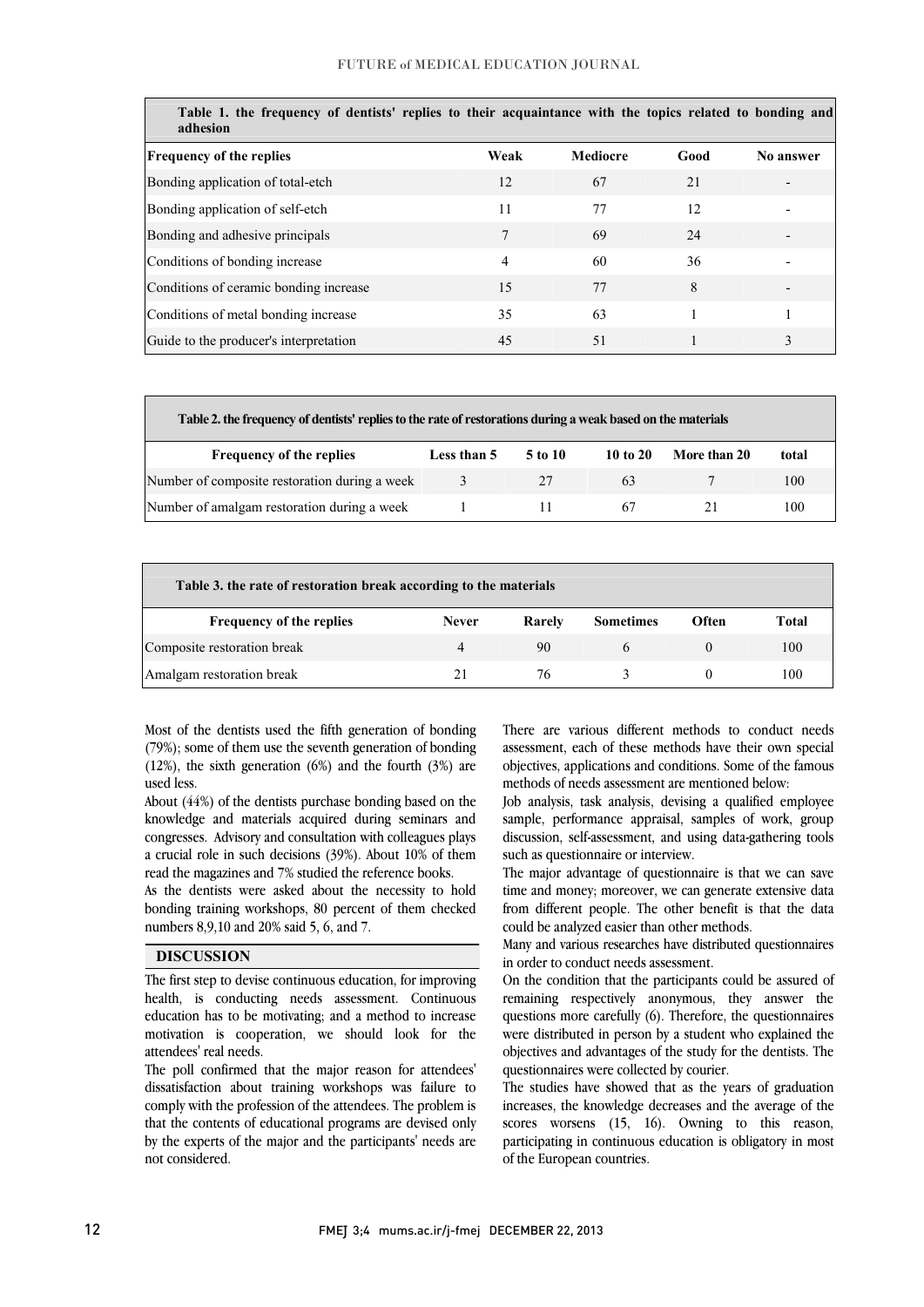Tooth restoration is a significant part that occupies many of the dentists. Salami et al indicated that professional and continuous education for dental restoration is a training priority in Fars province.

This priority has been reported as the major and urgent need of dentists in other places, as well (19, 20). Our research showed that most of the dentists have confirmed that their acquaintance with adhesive dentistry is not good. This problem even rises in self-etch bonding which is a new category. These results represent that dentists have not kept up to date during their education. They were asked about their methods of obtaining information and purchasing the material, the results presented that they mostly consulted with their colleagues and did not study academic magazines or materials which is a prominent problem that should be solved.

Even 45% of the participants could not utilize the brochures of adhesive systems; only 1% of them had this skill. This problem could be due to lack of English knowledge or weakness in interpretation because of not teaching and learning adhesive principles fundamentally. The answers of questions 8 and 9 showed that he rate of composite restoration and amalgam restoration were similar during a week. Almost 63% of the dentists placed 10-20 composite restoration in a weak; 67% of them used 10-20 amalgam during a weak. These results show that dentists do not have sufficient acquaintance with adhesive, self-etching primer adhesive systems so special attention should be given to this problem. While 49 % of Australian dentists declared that they have used amalgam restoration less during the last 5 years (21).

On average, failure of amalgam restoration is less than composite; therefore, the tooth-colored composites are more sensitive.

face failure in composite restoration, according to the other questions, composites were more probable to break. This contradiction might be because of the little professional experience or working in different clinics. However, 6% of the dentists said that they never or seldom

 posterior teeth, and only 4% of them did not use composite at all to repair posterior teeth. It shows that tooth-colored materials are used vastly; in a study, it is represented that 95% of dentists in England use composite to repair results (23). 45% of the dentists often or always use composite for posterior teeth (22). Also in America there are similar

 79% of the dentists use etch and rinse adhesive composite (the fifth generation) for dental restoration; the three-step total-etch adhesive were used the least. It studies carried out in Australia show that 85% of the dentists use total-etch adhesive (21). Since the self-etch adhesive are new, they might be used less by the dentists. Because of this reason there should be some was predictable as the fifth generation was newer; training classes for such cases.

 Dentists were asked to express their opinion about holding bonding workshops to become familiar with boding principles and adhesive application. There were supposed to score between 1 to 10, and all of them scored above 5. dentists believe holding the workshop are essential. 80 % of them selected 8,9,10 which presents that all of the

#### l, **ACKNOWLEDGEMENT**

 This study was based on the student's thesis, approved by 2442. The support of the deputy is appreciated. Department of Mashhad University of Medical Sciences No.

#### **REFERENCES**

1. Abrahamson S, Baron J, Elstein AS, Hammond WP, Holzman GB, Marlow B, et al. Continuing medical education for life: eight principles. Acad Med 1999; 74(12): 1288-94.<br>2 Gib

2. Gibson JM. Using the Delphi technique to identify the content and context of nurses' continuing professional development needs. J Clin Nurs 1998; 7(5):  $451-9.$ <br>3.  $\blacksquare$ 

3. Norman GR, Shannon SI, Martin ML. The need for needs assessment in continuing medical education.

4. BMJ 2004; 328: 999-1001.

5. Myers P. The objective assessment of general practitioners' educational needs: an under-researched area.

6. Br J Gen Pract 1999; 49: 303-7.

7. Bouillaguet S, Degrange M, Cattani M. Bonding to dentin achieved by general practitioners. Schweiz Monatsschr Zahnmed 2002; 112(10): 1006-111. [In German].

8. Abbas zadegan SM, Torkzade J. Educational needs assessment in organizations. 1st ed. Tehran; Enteshar; 2000: 45-50. [In Persian].

9. Fathi M, Ajargah K. Designing needs

 assessment pattern in curriculum planning. PhD. Dissertation. Tehran: Tarbiat Modarres 10. Davis DA, Thomson M, Oxman A, University: 2003. No 445. [In Persian].

 haynes RB. Changing physician effect of continuing medical education strategies. JAMA 1995; 274(9): 700-5. performance: a systematic review of the

 11. Sadeghi M, Bakhshi H. Evaluation of education program in restorative dentistry. Iranian journal of medical education 2008; general dentists' opinion about continuous 8(1): 63-70. [In Persian].

 12. Moshref R, Sadrie N. Knowledge of Isfahan general dentists about different methods of removable denture impressions. Iranian journal of medical education 2004; 12(4): 79-84. [In Persian].

 13. Continuing Education Office of Shahid Beheshti University of Medical Sciences. Available from: http://www.sbmu.ac.ir/ SiteDirectory/ViceChancellorEducation/Edu [Continuing Education]. [cited 2010 Jan 30]. cationContunuousOffice/default.aspx

 14. Ebadi A, Vanaki Z, Nahrir B, Hekmatpou D. [Pathology of continuing educational programs in Iran medical

society]. Strides in development of medical education 2007; 2(4): 140-5. [In Persian]. 15. Goldstein I. Training in organization.

1st ed. UK: Brooks/Cole; 1993: 34-8. 16. Amini A, Poorabbas R. Senior dentistry student competencies in essential<br>general dentist skills. Strides in general dentist development of medical education 2006; 3(2): 97-105. [In Persian]

17. Yusofian A. Dentistry based on evidences of research in medical sciences.1st ed. Tehran: Teimoorzade2002; 199-200. [In Persian].

18. Sackett D, Richarson W, Rosenbey W, Haynes R. Evidence-based medicine: how to practice and teach EBM. London: Churchill Livingstone ; 1997: 15.

19. Bottenberg P. Accreditation of dentists in Europe. Rev Belge Med Dent 2004; 59(4): 282-8.

20. Salami M, Bamani Hagheghi N. A survey and comparison of educational priorities from the participant's viewpoint about continuing dental education programs according to their gruduation date. Medical sciences and health services 2005; 15: 43-51. [In Persian].